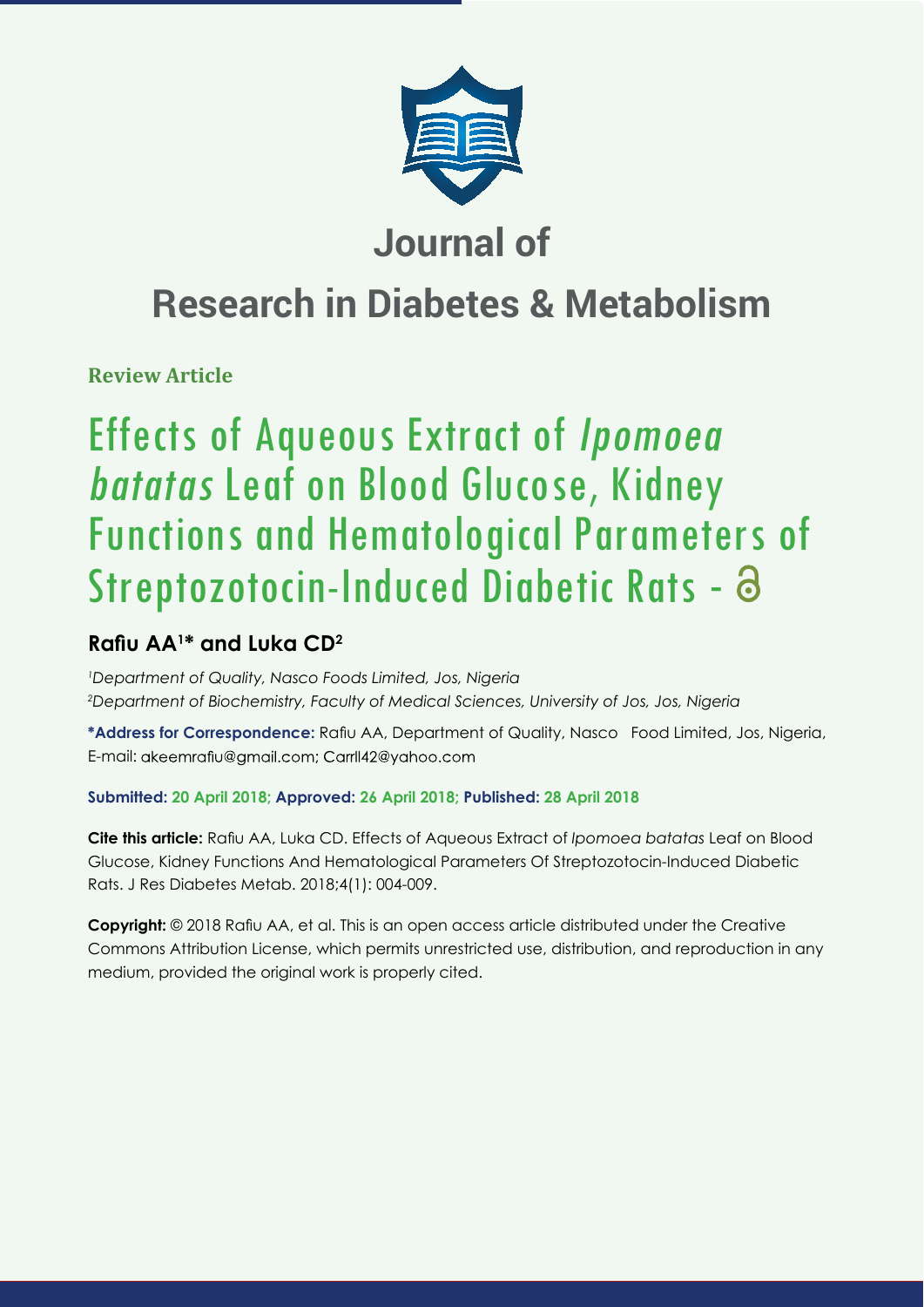### **ABSTRACT**

Diabetes mellitus as reported by is a complex disorder that affects metabolism in humans and other subjects, affecting several organs in the system. Management of diabetes is challenging and its treatments are often associated with side effects as scientist is increasingly demanding for natural products with antidiabetic activity and fewer side effects [1,2]. In this study, the effect of aqueous *Ipomoea batatas* leaf extract was carried out in streptozotocin- induced diabetic rats (55 mg/ kg) body wt. for 28days. The continuous administration of extract from 400 mg/ kg body wt. for 28days significantly ( $P < 0.05$ ) reversed the effects on blood glucose which was initially increased. There was a significant decrease (P < 0.05) in urea, creatinine, and uric which show kidney impairment following induction of the diabetogen. There was significant increase ( $P < 0.05$ ) in the PCV, Hb, RBC, Neutrophils, Basophils, and Monocytes. While Wbc, platelets, lymphocytes, and Eosinophils were significantly ( $P < 0.05$ ) decreased. The study therefore reveals that aqueous Ipomoea *batatas* leaf extract can be used in hyperglycemia management as well as in improvement in kidney and blood hematological functions.

**Keywords:** Hyperglycemia; Insulin; Pancreas; High blood sugar; Diabetogen

#### **INTRODUCTION**

*Ipomoea batatas* (sweet potato) leaf is widely used by local communities in Plateau state of Nigeria as a medicinal plant. Sweet potato belongs to the **Domain:** Eukarya **Kingdom**: Plantae; **Phylum:** Magnoliophyta; Class**:** Eudicotyledons; **Order:** Solanales; **Family:** Convolvulaceae**; Genus**: Ipomoea; and **Species:** Ipomoea batatas [3]. Sweet potato leaves are cooked as a vegetable in many parts of the world. They are rich in vitamin B, carotene, iron, calcium, zinc and protein, and the crop is more tolerant of diseases, pests and high moisture than many other leafy vegetables grown in the tropics and because sweet potato tops can be harvested several times a year, their annual yield is much higher than many other green vegetables [4]. Sweet potato roots and tops to possess a variety of chemical compounds relevant to human health. About 80 to 90 percent of sweet potato dry matter is made up of carbohydrates, consisting mainly of starch and sugars with lesser amounts of pectin, hemicelluloses and cellulose [5]. On an average, starch constitutes 60 to 70 percent of the dry matter, but the proportion of starch to other carbohydrates varies greatly. Sweet potato also contains protein (0.46% to 2.93%), dietary fiber (0.49% to 4.71%), lipid (0.06% to 0.48%) and ash (0.31% to 1.06%). It contains essential mineral nutrients such as Ca, P, Mg, Na, K, S, Fe, Cu, Zn, Mn, Al and B. Sweet potato is also an important source of vitamin A, thiamin, riboflavin, niacin, ascorbic acid and many other functional compounds [4,6]. Sweet potato leaves to represent at least 15 anthocyanins and 6 polyphenolic compounds. These biologically active compounds possess multifaceted action, including autoxidation, anti-mutagenicity, anti-inflammation and anti-carcinogenesis [7]. Sweet potato leaves to contain more total polyphenols than any other commercial vegetables, including sweet potato roots and potato tubers [8]. As reported that streptozotocin is a glucose and amine urea compound. Also, the mechanism of streptozotocin action of streptozotocin (STZ, 2-deoxy-2-(3-(methyl-3-nitrosoureido)-D-glucopyranose) is synthesized by Streptomycetes chromogens which is used to induce both insulin-dependent and non-insulin-dependent diabetes mellitus (IDDM and NIDDM, respectively .Recent experiments have proved that the main reason for the STZ-induced B cell death is alkylation of DNA which occurs in the streptozotocin – induced diabetic rats [9,10].

#### **MATERIAL AND METHODS**

#### **Plant material**

*Ipomoea batatas* leave was bought from building materials vegetable market, Jos-south Local Government area of Plateau state, Nigeria. The plant root and leaf was identified and verified with a voucher number **(FHJ 232)** at the, Herbarium Department, Federal College of Forestry Jos, Plateau state, Nigeria.

#### **Experimental animals**

Adult male Wister strains albino rats weighing from 150-200g were used to carry out the study. A minimum of twenty (20) adult albino rats was divided into 4 groups of 5 rats each. The rats were identified as head, back, tail, right hand, and left hand throughout diabetogen induction and plant aqueous treatment. After randomization into various groups and before the start of the experiment, the rats were acclimatized to the animal house condition [11-13]. The rats were maintained on a standard rat feed consisting (70% Carbohydrate, 14.50% protein, 7.0% Fat, 7.20% Fiber and 1.20% mineral) of 28 days and given water *ad libitum*.

#### **Experimental Design**

The animal groupings are as follows;

GROUP A- Normal control.

GROUP B- Diabetic control.

GROUP C- Diabetic +Plant extracts (400mg / kg) body weight.

GROUP D Diabetic + Standard drug (Metformin; Rat dose = human dose (500mg)

Rat body weight x 7

Each group consists of four animals,  $n = 4$ .

All extracts were at a concentration of 400 mg/kg bwts. For 28 days.

#### **Preparation of extracts**

The plant leaf was collected and removed from the stem and air dried at room temperature under shade. The dried plant leaf was pounded on powdery form using pestle and mortar. It was then sieved into a fine powder using mesh size of 180 microns. The powder was stored in an air - tight container until required for use. The preparation of the plant extract was carried out using hot water. 100g of the fine powder was boiled in one (1) Liter of distilled water for 15 minutes (to ensure maximum extractions of phytochemicals) using hot plate. The mixture was allowed to stand for 30 minutes before filtering using atman filter paper No 1 to remove all extractable matters. The filtrate was dried in the autoclave at a temperature of 50 -60°C for two weeks. The solid extract were kept in the refrigerator in an air tight container to be reconstituted in distilled water before use for treatment of diabetic rats.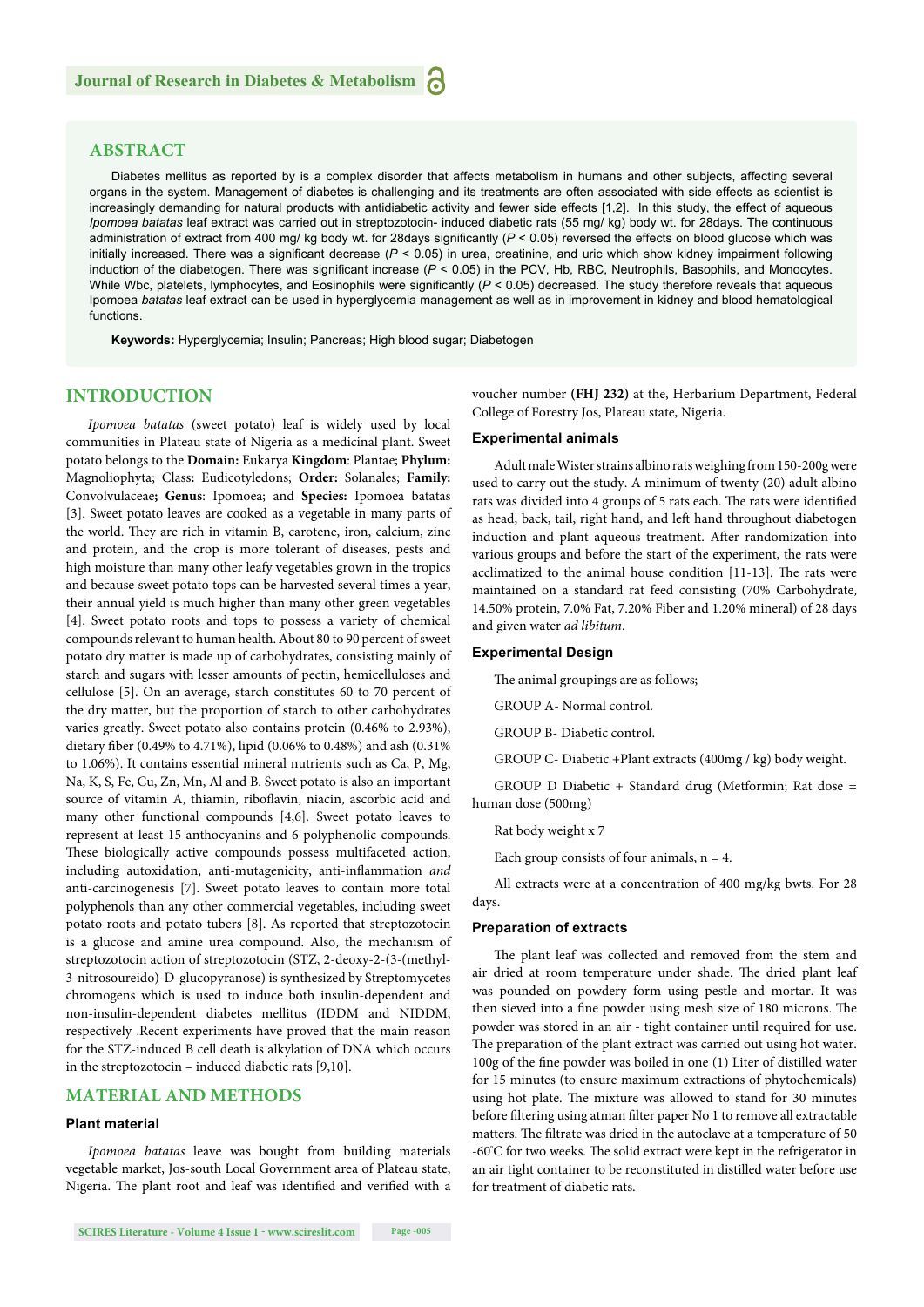#### **Administration of plant extracts**

The Ipomoea batatas aqueous leaf extracts was administered through oral route at a dose of 400mg / kg body weight daily for 28 days. The lethal dose of the plant through oral route is estimated at 12g / kg.

#### **Sample collection**

The rats were anesthetized with ethyl ether at 29th day, the neck area was quickly cleared of fur and skin to expose the jugular veins. Blood samples were collected from the animals in batches. Blood samples were separately collected into a clean, dry tube and allowed to clot for 45 minutes and spun at 3000 rpms for 5 minutes for the serum was used for biochemical assay (Blood glucose and kidney function tests). Another Blood sample was separately collected into an anti-coagulant (EDTA) bottle and were used for Hematological assay.

#### **Biochemical parameters**

Biochemical parameters assayed are blood glucose determined by method of Serum uric acid was determined by the method of serum creatinine was carried out by the method of serum urea hydrolyzed to ammonia in the presence of ureas in the Berthelot's reaction [14-16].

#### **Hematological parameters**

Hematological parameters were determined using Mind ray Hematology Analyzer (Mind ray BC-2800, Guangzhou Shihai Medical Equipment Co. Ltd, China).

#### **Statistical analysis**

Data were presented as Mean ± Standard Deviation (SD) following one-way analysis of variance (ANOVA) using SPSS 20.0 computer software package (SPSS). Differences between were considered significant.

#### **RESULTS**

At the end of the period of administration, there was a significant decreased ( $p < 0.05$ ) in the serum glucose level as compared to the normal control rats which was significantly increased after induction of the diabetogen (Table I).

#### **Kidney function**

The urea, creatinine, and uric acid shows significant decreased  $(p < 0.05)$  when compared to the normal control rats following administration of the aqueous plant extract (Table II).

#### **Hematological parameters**

Aqueous extracts from the plants increased significantly ( $p < 0.05$ ) the PCV, Hb, and RBC as compared to the normal control rats and the standard drug treated rats (Table III). Neutrophils were significantly ( $p$  < 0.05) increased, while PLT and WBC were significantly ( $p$  < 0.05) decreased (Table IV). Lymphocytes and Eosinophils were significantly ( $p < 0.05$ ) decreased but BAS and Monocytes were significantly increased as compared to the normal control rats.

#### **Statistical analysis**

Data were presented as Mean ± Standard Deviation (SD) following one-way analysis of variance (ANOVA) using SPSS 20.0 computer software package (SPSS). Differences between  $p < 0.05$  were considered significant.

#### **RESULTS**

At the end of the period of administration, there was a significant decreased ( $p < 0.05$ ) in the serum glucose level as compared to the normal control rats which was significantly increased after induction of the diabetogen (Table I).

#### **Kidney function**

The urea, creatinine, and uric acid shows significant decreased  $(p < 0.05)$  when compared to the normal control rats following administration of the aqueous plant extract (Table II).

#### **Hematological parameters**

Aqueous extracts from the plants increased significantly ( $p < 0.05$ ) the PCV, Hb, and RBC as compared to the normal control rats and the standard drug treated rats (Table III). Neutrophils were significantly ( $p$  < 0.05) increased, while PLT and WBC were significantly ( $p$  < 0.05) decreased (Table IV). Lymphocytes and Eosinophils were significantly ( $p < 0.05$ ) decreased but BAS and Monocytes were significantly increased as compared to the normal control rats.

#### **DISCUSSION**

The *Convulvulaceae* is an important family in traditional medicine for the treatment of many ailments The *Ipomoea batatas* leaf which is a member of the family as a vegetable has great economic importance. In the present study, *batatas* leaf extracts is found to have significant effect on serum biochemical parameters; serum glucose, kidney

| Table 1: Effects of Aqueous <i>Ipomoea batatas</i> leaf Extract on Blood Glucose. |                      |                               |  |
|-----------------------------------------------------------------------------------|----------------------|-------------------------------|--|
| <b>Groups</b>                                                                     | Treatment            | <b>Blood Glucose (Mmol/L)</b> |  |
| Α                                                                                 | Normal Control       | $4.05 \pm 0.08$               |  |
| в                                                                                 | Diabetic Control     | 18.77±0.32 <sup>a</sup>       |  |
| C                                                                                 | Diabetic + Extract   | $6.75 \pm 0.06$ <sup>b</sup>  |  |
| D                                                                                 | Diabetic + Metformin | $5.12 \pm 0.02$ <sup>ab</sup> |  |
|                                                                                   | $\mathbf{v}$         |                               |  |

NOTE: Values are expressed as Means  $\pm$  SD, n = 4; Values in Each Column with Different Letter Superscripts are Significantly Different (P<0.05).

|  | Table 2: Effects of Aqueous <i>Ipomoea batatas</i> leaf Extract on Kidney functions. |                                                                              |                         |                           |                           |
|--|--------------------------------------------------------------------------------------|------------------------------------------------------------------------------|-------------------------|---------------------------|---------------------------|
|  | <b>Groups</b>                                                                        | <b>Treatment</b>                                                             | (Mmol/L)                | (Mmol/L)                  | $(\mu \text{mol/L})$      |
|  | <b>UREA</b>                                                                          | <b>CREATININE</b>                                                            | <b>URIC ACID</b>        |                           |                           |
|  | A                                                                                    | Normal Control                                                               | $4.69 \pm 0.02$         | $80.00 \pm 0.52$          | 198.78±0.39               |
|  | R                                                                                    | Diabetic Control                                                             | 18.30±0.79 <sup>a</sup> | 347.23±15.23 <sup>a</sup> | 573.13±5.21 <sup>a</sup>  |
|  | C                                                                                    | Diabetic + Extract                                                           | 7.16±0.01ab             | 143.01±0.82 <sup>b</sup>  | 405.78±1.10 <sup>ab</sup> |
|  | D                                                                                    | Diabetic + Metformin                                                         | $5.31 \pm 0.16^{ab}$    | 122.16±0.08 <sup>ab</sup> | 350.35±0.81 <sup>ab</sup> |
|  |                                                                                      | NOTE: Values are Means $\pm$ SD, n = 4. Values in Each Column with Different |                         |                           |                           |

Letter Superscripts are Significantly Different (P<0.05).

**Table 3:** Effects of Aqueous *Ipomoea batatas* leaf Extract on PCV, Hemoglobin, and RBC.

| <b>Groups</b> | <b>Treatment</b>                                                                                                                          | $(\% )$                  | (g/d)                         | (mm <sup>3</sup> )           |
|---------------|-------------------------------------------------------------------------------------------------------------------------------------------|--------------------------|-------------------------------|------------------------------|
|               |                                                                                                                                           | <b>PCV</b>               | <b>HB</b>                     | <b>RBC</b>                   |
| A             | Normal Control                                                                                                                            | 44.75±0.50               | $16.25 \pm 0.50$              | $9.79 \pm 0.30$              |
| B             | Diabetic Control                                                                                                                          | $31.50 + 1.29a$          | $10.50 \pm 0.58$ <sup>a</sup> | $4.65 \pm 0.13$ <sup>a</sup> |
| C             | Diabetic + Extract                                                                                                                        | 38.50±0.58ab             | $13.50\pm0.58^{\circ}$        | $7.48 \pm 0.10$              |
| D             | Diabetic + Metformin                                                                                                                      | $40.75 \pm 0.96^{\circ}$ | 12.50±0.18 <sup>ab</sup>      | $8.24 \pm 0.11$              |
|               | NOTE: Values are Means $\pm$ SD, n = 4. Values in Each Column with Different<br>Letter Superscripts are Significantly Different (P<0.05). |                          |                               |                              |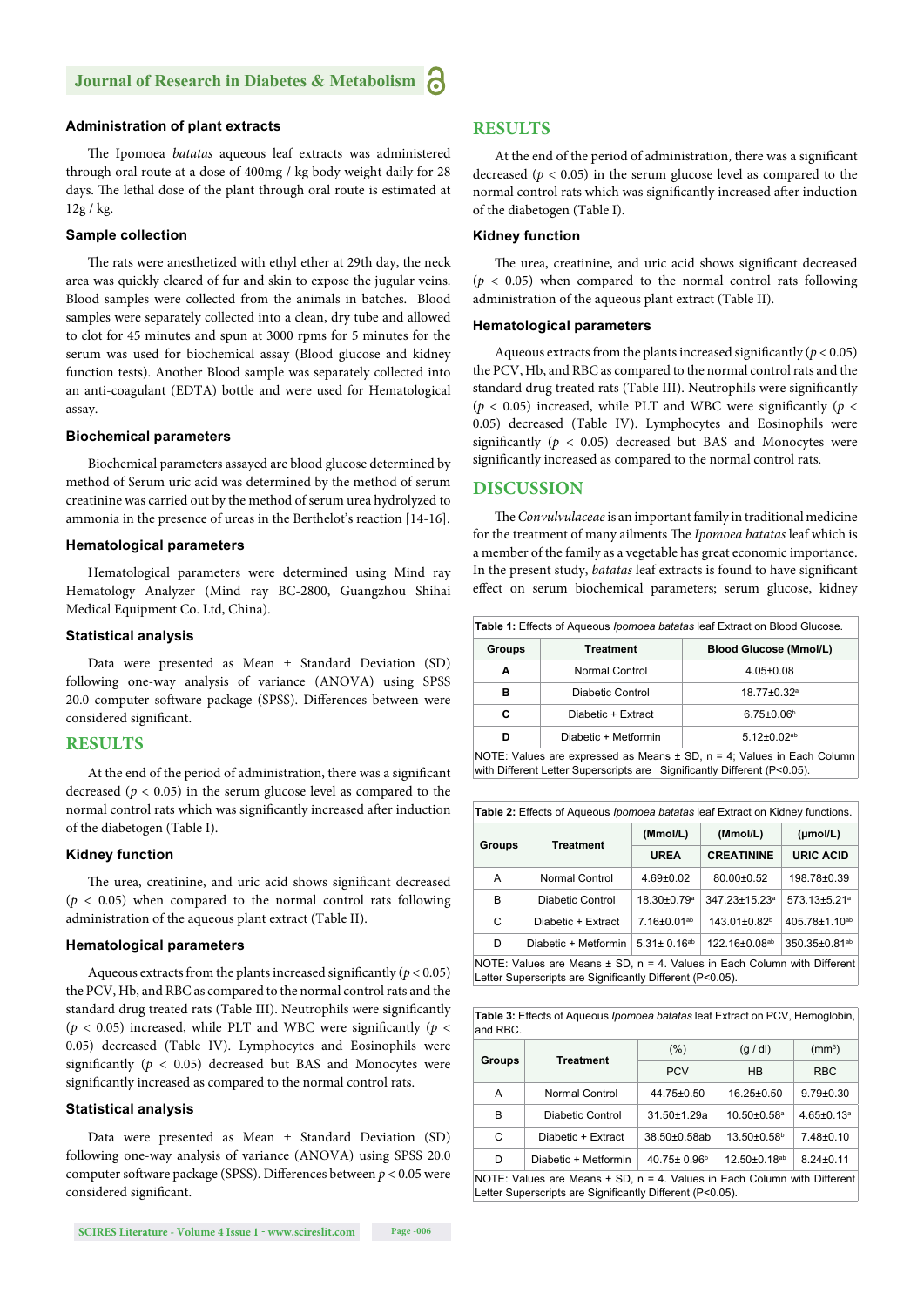## **Journal of Research in Diabetes & Metabolism**

| <b>Table 4:</b> Effects of Aqueous <i>Ipomoea batatas</i> leaf Extract on PLATELET, WBC, and NEU. |                      |                                                                                                                                    |                              |                               |
|---------------------------------------------------------------------------------------------------|----------------------|------------------------------------------------------------------------------------------------------------------------------------|------------------------------|-------------------------------|
|                                                                                                   |                      | (mm <sup>3</sup> )                                                                                                                 | (mm <sup>3</sup> )           | (% )                          |
| Groups                                                                                            | <b>Treatment</b>     | <b>PLT</b>                                                                                                                         | <b>WBC</b>                   | <b>NEU</b>                    |
| A                                                                                                 | Normal Control       | 167000.00±816.50                                                                                                                   | 6550.00 ±129.10              | $30.25 \pm 0.50a$             |
| B                                                                                                 | Diabetic Control     | 2572520.00±1707.83 <sup>a</sup>                                                                                                    | 10075.00±505.80 <sup>a</sup> | $18.00 \pm 0.82a$             |
| C                                                                                                 | Diabetic + Extract   | 207750.00±957.43 <sup>ab</sup>                                                                                                     | 7512.20±62.92 <sup>ab</sup>  | $25.00 \pm 0.00$              |
| D                                                                                                 | Diabetic + Metformin | 186750.00±500.00 <sup>b</sup>                                                                                                      | 7125.00±64.55 <sup>b</sup>   | $25.75 \pm 0.50$ <sup>b</sup> |
|                                                                                                   |                      | NOTE: Values are Means ± SD, n = 4. Values in Each Column with Different Letter Superscripts are Significantly Different (P<0.05). |                              |                               |

|        |                      | (% )                    | (% )                         | (% )                               | $(\% )$           |
|--------|----------------------|-------------------------|------------------------------|------------------------------------|-------------------|
| Groups | Treatment            | LYM                     | <b>EOS</b>                   | <b>BAS</b>                         | <b>MONO</b>       |
| A      | Normal Control       | $65.25 \pm 0.50$        | $2.03 \pm 0.50$ <sup>a</sup> | $0.00 + 0.00$                      | $3.00 \pm 0.00$   |
| B      | Diabetic Control     | 78.00±0.82 <sup>a</sup> | $0.50 \pm 0.58$ <sup>b</sup> | $2.00 \pm 0.00$<br>$0.50 + 0.58$ b |                   |
| C      | Diabetic + Extract   | 71.25±0.96              | $1.63 \pm 0.48$ <sup>a</sup> | $0.50 + 0.58$                      | $2.50 \pm 0.58$ b |
| D      | Diabetic + Metformin | 68.50± 0.58             | $1.00 + 1.1$                 | $0.75 \pm 0.50$ ab                 | $3.50 + 0.58$ b   |

function test, and hematological parameters is true only within limits of dose less than acute toxicity of (12g / kg) of the plant extract. A dose of 400mg / kg body weight of the plant extract from oral route of administration was therefore used to achieve results which signify that *Ipomoea batatas* leaf is safe form consumption within the limit dose administered that certain health benefits of sweet potato leaves are penultimate in anti -diabetic activities, which are the hallmark of this research findings [4] suggested. As seen in Table I, oral administration of aqueous extract of *Ipomoea batatas* leaf to the diabetic rats significantly reduced the blood glucose level compared with the control. Previous reports has indicated that plant extracts possess hypoglycemic properties, possible insulin release stimulatory effects and uptake of peripheral glucose, which in turn reversed the streptozotocin induced hyperglycemia. Hyperglycemia is a characteristic of diabetes which leads to long-term tissue damage and complications, such as liver dysfunctions, often associated with serious diseases [17]. According to glucose can be obtained by hydrolysis of carbohydrates such as milk, cane sugar, maltose, cellulose, glycogen etc. It is however, manufactured by hydrolysis of cornstarch by steaming and diluting acid had reiterated that glucose has a lower tendency than other hexoses to react non-specifically with other amine groups [18]. This reaction to glycan impairs or destroys the function of many proteins. Glucose low rate of glucan as obtained from can be attributed to it having a more stable cyclic form compared to other hexoses, which means it spends less time than they do in its reactive open-chain form. A similar study carried out on diabetogen alloxan –induced rats reveals that the possible mechanism by which aqueous extract brings about its hypoglycemic action may be by induction into pancreatic insulin secretion from β cells of islets of Langerhans or due to enhanced transport of blood glucose to peripheral tissue insulin resistance reducing , inhibition of intestinal glucose absorption, it may contain biomolecules that can modify or stimulate insulin receptors , may modify the structure of glucose transport protein (GLUT 4) and it may inhibit insulin antagonist within the body [19,20]. In the kidney function examination, the urea, creatinine, and uric acid of the streptozotocin- induced diabetic rats are significantly high thus affecting kidney functions as seen in **(Table II**), when the plant extracts were administered however there

was a significant decreased ( $p < 0.05$ ) from the urea, creatinine, and uric acid ameliorating the impaired effect. This observation is in accord with the reports on [21-23]. Reported that raised plasma creatinine and urea levels in diabetic patients may indicate a pre-renal problem such as volume depletion [22]. In his submission suggested that high creatinine levels observed in diabetic patients may be due to impaired function of the nephrons. According to researchers had commented that high urea levels in diabetes mellitus in patients could be attributed to a fall in the filtering capacity of the kidney thus accumulation of waste products within the system. In addition, a report on the comparative study of serum creatinine levels in male and female type 2 diabetic patients showed that serum creatinine concentration is elevated in type 2 diabetic patients as compared with non-diabetic controls [23]. Also showed reports on a progressive decrease of renal function in male and female diabetic patient as from age 40 years and beyond as a result of increased serum creatinine levels. Male diabetic patients were found to present significantly higher serum creatinine than females. Urea according to literatures is the main part of organic compounds in urine. Urea nitrogen is about 80-90 % of all urine nitrogen and 20-35 g of urea is excreted per day in normal conditions. As stated "Uric acid in approximately 0.6-1.0 g is excreted per day in form of different salts (urates), and mainly in form of sodium salt" [22]. Its amount depends upon food sources. About 1-2 g of creatinine is excreted per day, which is depended on weight of muscles. This is constant for each human. Men excrete 18-32 mg of creatinine per 1 kg of body weight per day, women excrete 10-25 mg per 1kg of their body weight per day. Creatinine is a nonreabsorbable substance, so this test is used for evaluation of renal filtration in kidney functions [24]. Plasma creatinine and urea are established markers of Glomerular Filtration Rate (GFR). Though plasma creatinine is a more sensitive index of kidney function compared to plasma urea level. This is because creatinine fulfils most of the requirements for a perfect marker [25]. In addition a research conducted had found that increase urea and serum creatinine in diabetic rats indicate progressive renal damage [26]. They also found that there is strong correlation between fasting blood sugar and serum urea levels in which the concluded in their study that blood urea and creatinine are accepted to be accessed in renal function as diabetes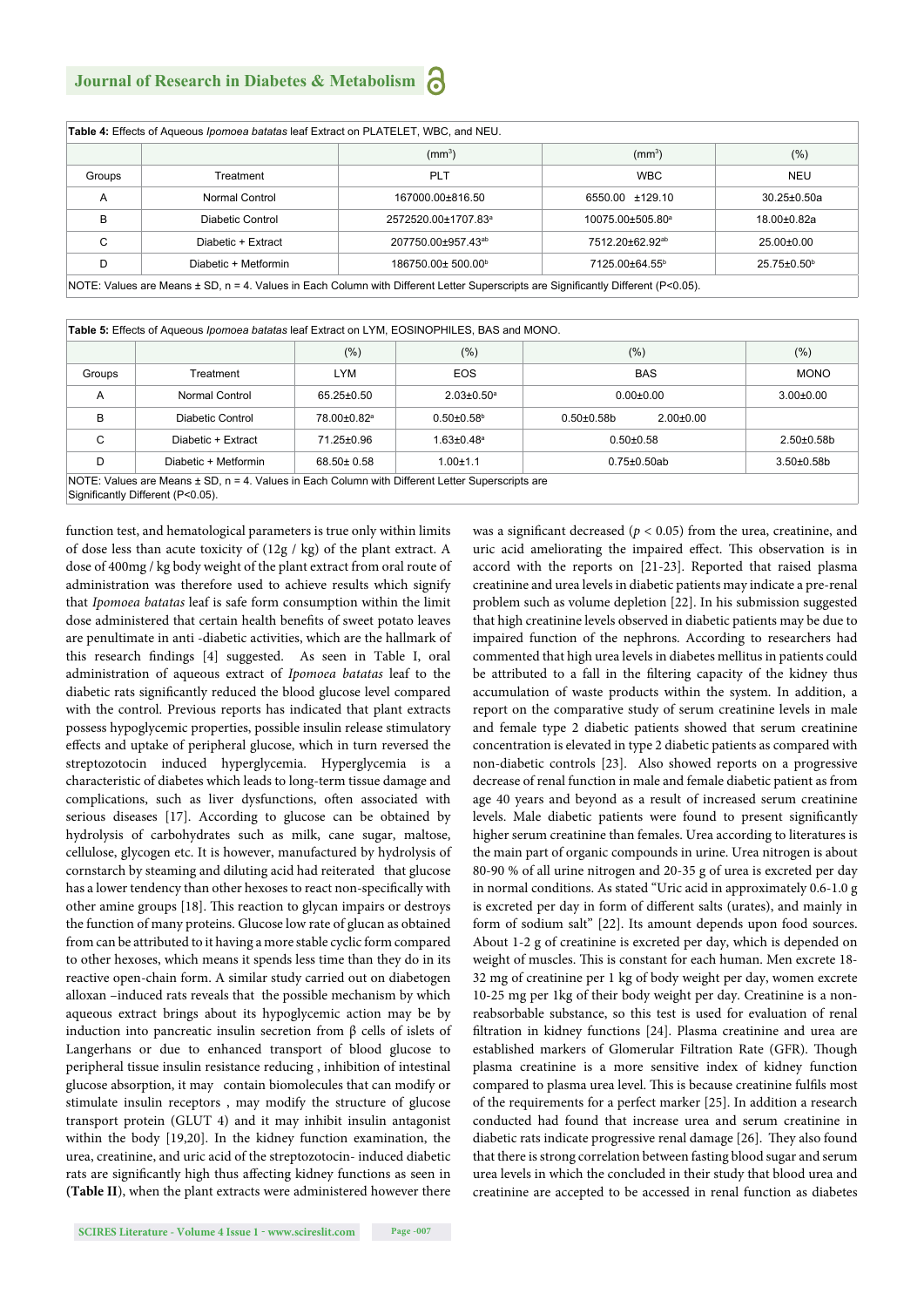### **Journal of Research in Diabetes & Metabolism**

mellitus is the major cause of renal morbidity and mortality, so a good control over the sugar level can halt the progression of renal damage [27]. Observed that "serum uric acid, is an end product of purine metabolism that has been shown to be associated with an increased risk of hypertension cardiovascular diseases stated that serum uric acid is also associated with chronic kidney diseases [28,29]. Elevated levels of uric acid is a risk factor of peripheral arterial disease insulin resistance, and components of the metabolic syndrome [27,30]. However, the putative association with serum uric acid levels and diabetes mellitus is not clear. Some studies agree with this present study however that there is a positive association with serum uric acid levels and diabetes mellitus whereas other studies reported no association or an associated relationship as observed serum uric acid has been shown to be associated with cardiovascular disease, hypertension, and chronic kidney disease in previous studies [31,32]. However, few studies have examined the association with serum uric acid and diabetes mellitus and their findings are not consistent examined the association with serum uric acid and diabetes mellitus and found out that higher serum uric acid levels is not directly associated with diabetes mellitus if age, sex, race/ethnicity, education, smoking, alcohol intake, body mass index, hypertension, and serum cholesterol are kept under watch for a diabetic patient [33]. According to as compared to quartile 1 of serum uric acid, the odd ratio (95% confidence interval) of diabetes mellitus was  $0.48$  ( $0.35$  - $0.66$ ), the results were consistent by gender and hypertension status in which higher serum uric acid levels were associated with diabetes mellitus in a representative sample of US adults". In Table III and Table V this present study thus revealed that streptozotocin-induced diabetic untreated rats showed some abnormalities in the hematological parameters (PCV, Hb, RBC, Neutrophils, Basophils, & Monocytes) when compared to normal control rats. According to some of these abnormalities in the table III-V might be due to destruction of mature red blood cells, leading to the low Hb counts accompanied by the fall in the RBC and PCV. Administration of the extracts elicits a positive change in the hematological parameters suggesting that it may not contribute further diabetic complications to hematological parameters [34]. The blood is an important body fluid, which contains the Red Blood Cells, White Blood Cells and platelets suspended in the serum in homeostatic concentrations. Blood examination is a good way of assessing the health status of animals as it plays a vital role in physiological, nutritional and pathological status of organisms submitted that assessment of hematological parameters can be used to determine the extent of deleterious effect on blood constituents of an animal [34,35]. Also, hematological parameters were used to explain blood relating functions of chemical compounds plant extract [36]. Peripheral blood leukocytes produce polymorphonuclear cells, including monocytes as well as lymphocytes. Some previous studies showed that peripheral White Blood Cell (WBC) count might be associated with type-2 diabetes, Coronary Artery Disease (CAD), stroke, micro and macro vascular complications [37-39]. Increased differential cell counts, including counts of eosinophils, neutrophils, and monocytes, also indicate the future incidence of Coronary Artery Disease (CAD) [40,41]. Showed that the White Blood Cells (WBC) might play a role in the development and progression of diabetic complications. However, there is no investigation into the differential leukocyte count in relation to diabetic nephropathy. According to a large study of well-characterized non-diabetic subjects with risk factors of type 2 Diabetes Mellitus (DM) had evaluated the associations with hematological parameters which may include Hct, hemoglobin

(Hgb), RBC , WBC with β-cell dysfunction and glucose concentrations [42,43] . In their findings demonstrated that decreasing of neutrophil and hemoglobin levels in the early stage of diabetes may help patients improve their health and reduce their morbidity rate. Cholesterols are essential components of cell membranes including white blood cells and are needed for their shapes and specific functions. However, decreased in WBC levels may help erase the doubt about infection or contamination of the feed during experimental rats administration.

#### **CONCLUSION**

It's evident from the study that aqueous *Ipomoea batatas* leaf extracts from 400 mg / kg bwts. Be able to prevent significant increase in blood glucose, kidney impairment and boost blood aberration parameters. The plant extract has proven to be a hypoglycemic therapy for diabetes mellitus and its complications.

#### **REFERENCES**

- 1. Wild S, Roglic G, Green A, Sicree R, King H. Global prevalence of diabetes: estimates for the year 2000 and projections for 2030. Diabetes Care. 200; 27: 1047-1053. https://goo.gl/65L2wK
- 2. Ashok KT, Madhusudana RJ. Diabetes mellitus and multiple therapeutic approaches of Phytochemicals: present status and future prospects. Current Science. 2002; 83: 30-38. https://goo.gl/EH5i4M
- 3. Rajapakse S, Nilmalgoda SD, Molnar M, Ballard RE, Austin DF, Bohac JR. Phylogenetic relationships of the sweet potato in Ipomoea series batatas (convolvulaceae) based on nuclear amylase gene sequences. Mol Phylogenet Evol. 2004; 30: 623-632. https://goo.gl/4xG9mZ
- 4. Islam S, Yoshimoto Y, Yamakawa O. Distribution and Physiological Function of Caffeoylquinic Acid Derivatives in Sweet Potato Genotypes. J Food Sci. 2003; 68: 111-116. https://goo.gl/NH3WtY
- 5. Scott B, Rose grant B. International Potato Center, and others. 2003; 45-56.
- 6. Islam S. Sweet potato Leaf: Its Potential Effect on Human Health and Nutrition. J Food Sci. 2003; 71: R13-R21. https://goo.gl/DqVedq
- 7. Ishiguro K, Toyama J, Islam S, Yoshimoto M, Kumagai T, Kai Y, et al. Suioh, A New Sweet Potato Cultivar for Utilization in Vegetable Greens. Acta Hortic. 2004; 637: 339-345. https://goo.gl/FYzRai
- 8. Brentjens R, Saltz L. Islet cell tumors of the pancreas: the medical oncologist's perspective. Surg Clin North Am. 2001; 81: 527-542. https://goo.gl/5W5h6G
- 9. Diabetes Care. Diabetes Care. The Journal of Clinical and applied research and Education. 2015; 38: S1-S2
- 10. Dehghan A, van Hoek M, Sijbrands EJ, Hofman A, Witteman JC. High serum uric acid as a novel risk factor for type 2 diabetes. Diabetes Care. 2008; 31: 361–362. https://goo.gl/6PsqEF
- 11. Kumar A, Roberts D, Wood KE, Light B, Parrillo JE, Sharma S, et al. Duration of hypertension before initiation of effective antimicrobial. Crit Care Med. 2006; 34: 1589-1596. https://goo.gl/v9dLmR
- 12. Miura K, Oda M, Makita S, Chinzei Y. Characterization of the Drosophila Methoprene- tolerant gene product. FEBS J. 2005; 272: 1169-1178. https://goo.gl/F3cCgW
- 13. Nagappa AN, Thakurdesai PA, Venkat Rao N, Singh J. Antidiabetic activity of Terminalia Catappa Linn fruits. J Ethnopharmacology. 2003; 88: 45-50. https://goo.gl/nGTwwQ
- 14. Barham D, Trinder P. An Improved Color Reagent for the Determination of Blood glucose by the oxidase system. Analyst. 1972; 97:142-145. https://goo.gl/ke3GtV
- 15. Fossati P, Principe L, Bert G. Clin Chem. 1980; 26: 227-237.
- 16. Hare RS. Endogenous creatinine in serum and urine. Proc Soc Exp Biol Med. 1950; 74: 148-151. https://goo.gl/s6Mcvh
- 17. Okonkwo PO, Okoye Z. Hypoglycaemic Effects of the Aqueous Extract Newbouldia Leaves Root in Rats. Int J Biol Chem. 2009; 12: 42-48. https://goo.gl/WXYP36